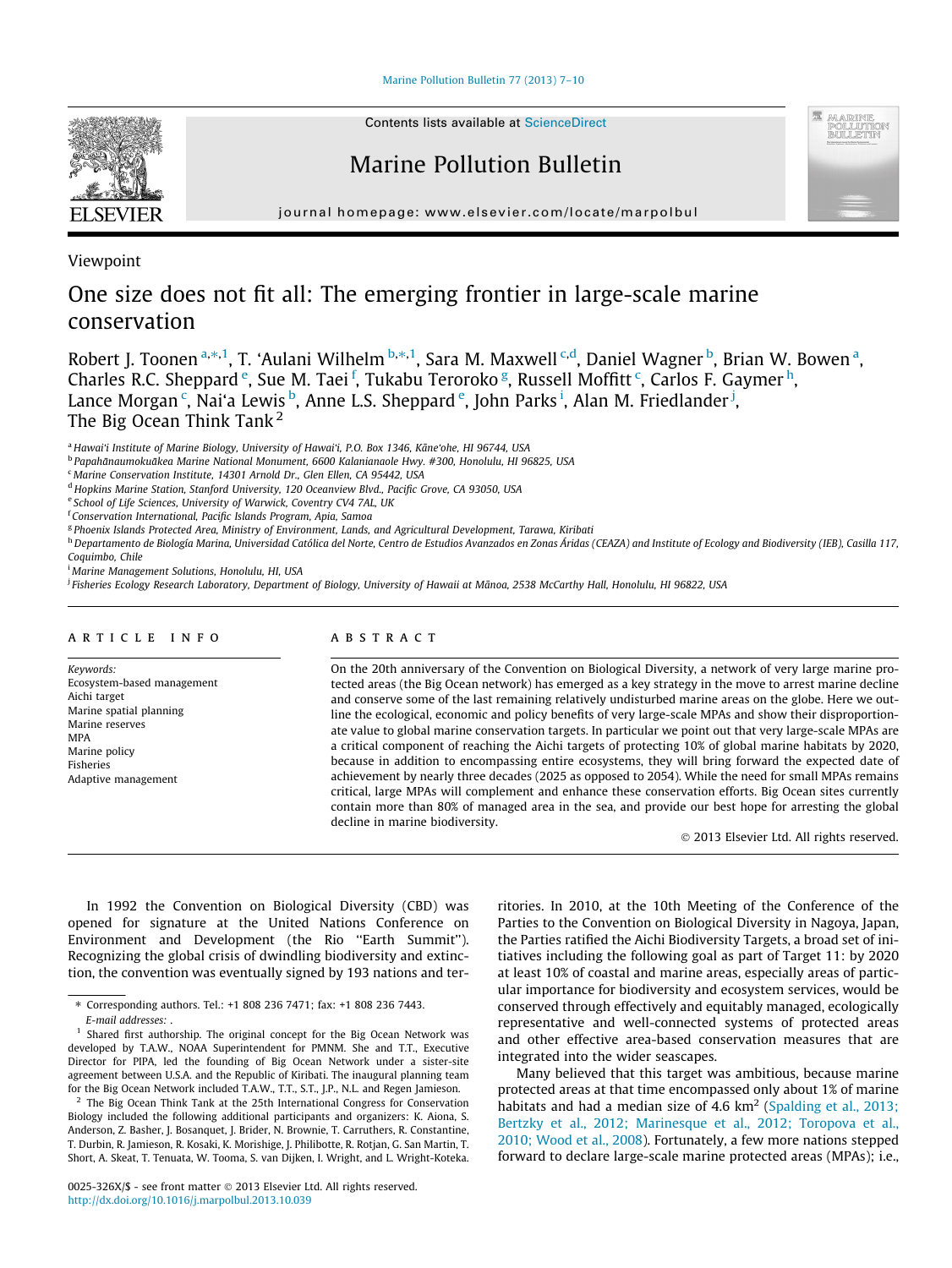<span id="page-1-0"></span> $MPAs > 240,000$  km<sup>2</sup> that are actively managed for protection (Table 1).

The first large MPA was the Great Barrier Reef Marine Park at 344,000  $\rm km^2$ , founded in 1975 by the Government of Australia and recognized as a U.N. World Heritage site in 1981. In 2000 a second large MPA was established in the Northwestern Hawaiian Islands (360,000 km $^2$ ), now recognized as the Papahānaumokuākea Marine National Monument since 2006 and a U.N. World Heritage site since 2010. This was the first truly remote and uninhabited large-scale MPA. The Republic of Kiribati established a third large MPA in 2008, the Phoenix Islands Protected Area, and three more large-scale MPAs were established in the next 6 years (Table 1), with several others being likely to be declared soon.

Momentum continues to build. On the 20th anniversary of the original CBD (June 4, 2012), the Australian Government unveiled plans for the world's largest network of marine parks to ''turn a corner on protection of our oceans.'' In August 2012, the Cook Islands and New Caledonia both announced plans to create marine parks spanning over 1,000,000 km<sup>2</sup> which would represent the largest MPAs on the globe. While some question whether such large-scale MPAs are effective, needed, or even actively divert attention from policies that could actually make a difference [\(Pala,](#page-3-0) [2013; Anonymous, 2013; The Nature Conservancy, 2012; Starck,](#page-3-0) [2009\)](#page-3-0), here we outline why neither the science nor the reality support these views.

The vast majority of the world's MPAs have focused on nearshore and shallow-water habitats, but recent developments have spurred a new momentum for the creation of MPAs in offshore and open ocean areas as well. After the establishment of the Papahānaumokuākea Marine National Monument and declaration of the intent to establish the Phoenix Islands Protected Area in 2006, discussions began among managers and conservation professional to address the unique challenges faced by such large MPAs, especially the governance and protection of vast tracks of open ocean ([Islands, 2007](#page-3-0)). These led to a sister-site agreement between the U.S.A. and the Republic of Kiribati aimed at addressing the challenges of managing very large MPAs [\(Wilhelm et al., 2011\)](#page-3-0). Managers, scientists and partners from other sites ([Fig. 1](#page-2-0)) soon joined this discussion and formed an alliance to share experiences, identify scientific gaps and to collaborate on efforts to cope with major challenges facing such large and remote sites. This led to the founding of a unique conservation organization in 2010, ''Big Ocean: A Network of the World's Large-Scale Marine Managed

### Table 1

Inaugural sites of the Big Ocean Network.

Areas'', [\(http://www.bigoceanmanagers.org/](http://www.bigoceanmanagers.org/)), focused on professionalizing this new genre of marine conservation. Big Ocean was launched with the straightforward objective of providing a forum for communication among the rapidly expanding network of large MPAs. In addition to improving efficiency and effectiveness of management at existing sites, Big Ocean also provides a foundation of experience and resources for new MPAs [\(Wilhelm et al., 2011\)](#page-3-0). The launch of Big Ocean included the first managers' communiqué, formulated by the inaugural Big Ocean partners, providing a shared forum for discussion while recognizing that each site is in different stages of evolution and development, and with different scientific knowledge bases ([Wilhelm et al., 2011](#page-3-0)).

1 year after the inaugural meeting, Big Ocean managers and scientists working in these areas convened a workshop in conjunction with the 25th International Congress for Conservation Biology Marine Think Tank in Auckland, New Zealand titled, ''Big Ocean: A Research Agenda and Science Dissemination Strategy for Large-Scale MPAs''. This workshop addressed the role of large-scale MPAs in achieving the goal of protecting 10% of the world's oceans by 2020, and how to ensure that the right habitats, species and ecosystem functions are protected in the process. The workshop focused on the unique set of benefits and challenges for large-scale MPAs, including ecological, economic, and political considerations.

Foremost among the ecological benefits of large MPAs is the protection of both entire ecosystems [\(Sheppard et al., 2012](#page-3-0)) and the synergistic links to adjacent ecosystems [\(Toonen et al., 2011\)](#page-3-0) which is the most direct and effective manner of maintaining intact ecosystem services. Until recently, MPAs have largely focused on nearshore and shallow-water habitats, but Big Ocean has spurred the momentum for protection of offshore and open ocean areas as well. A unique feature of oceanic ecosystems is that key habitats, such as eddies and upwelling zones, will change in location and intensity over time; only large-scale MPAs will incorporate such mobile habitats, and protect vulnerable marine ecosystems such as seamount chains. Further, these MPAs afford greater protection to the oceanic migrants or highly mobile species whose home ranges vastly exceed the confines of coastal MPAs ([Fox et al., 2012; Lester et al., 2009](#page-3-0)). A few studies have now considered the effectiveness of pelagic MPAs ([Game et al., 2009;](#page-3-0) [Notarbartolo-di-Sciara et al., 2007](#page-3-0)), and only very large-scale MPAs are likely to reach the  $\sim$ 20% 'rule of thumb' proportion of habitat required for effective protection ([Lester et al., 2009\)](#page-3-0). Additionally, large MPAs buffer against the inevitable uncertainties in manage-

| Name                                                                 | Country                                                | Founded | Size                                                                        | Proportion of                  | Comments                                                                                                                                                                                                                       |
|----------------------------------------------------------------------|--------------------------------------------------------|---------|-----------------------------------------------------------------------------|--------------------------------|--------------------------------------------------------------------------------------------------------------------------------------------------------------------------------------------------------------------------------|
|                                                                      |                                                        |         |                                                                             | site that is<br>no-take $(\%)$ |                                                                                                                                                                                                                                |
| <b>Great Barrier Reef</b><br>Marine Park                             | Australia                                              | 1975    | 344,000 $km^2$                                                              | 33                             | U.N. World Heritage site in 1981.                                                                                                                                                                                              |
| Papahānaumokuākea<br>Marine National<br>Monument (PMNM)              | U.S.A.                                                 | 2000    | 362.074 $km2$                                                               | 100                            | Created as Northwestern Hawaiian Islands Ecosystem Reserve in<br>2000 and became a Marine National Monument in 2006. U.N.<br>World Heritage Site in 2010.                                                                      |
| Phoenix Islands<br>Protected Area<br>(PIPA)                          | Republic of Kiribati                                   | 2008    | 408,250 $km2$                                                               | 4                              | PIPA declared in 2006 and established in 2008, U.N. World<br>Heritage Site in 2010.                                                                                                                                            |
| Mariana Trench<br>Marine National<br>Monument<br>(MTMNM)             | Common-wealth of<br>Northern Mariana<br>Islands U.S.A. | 2009    | 246,609 km <sup>2</sup>                                                     | 100                            | Only protected deep-sea trench in the world.                                                                                                                                                                                   |
| British Indian Ocean<br>Territory (BIOT)<br>Marine Protected<br>Area | U.K. Overseas<br>Territory                             | 2010    | 640,000 $km^2$                                                              | 100                            | British Indian Ocean Territory consists entirely of the Chagos<br>Archipelago and surrounding waters, with the exception of Diego<br>Garcia Atoll out to 3 nm. Contains 32% of the world's fully<br>protected marine reserves. |
| Motu Motiro Hiva<br>Marine Park                                      | Chile                                                  | 2010    | 150,000 $km^2$ (with<br>planned expansion<br>to $411,000$ km <sup>2</sup> ) | 100                            | Isolated reefs northeast of Rapa Nui (Easter Island), explicitly<br>created to protect one of the last pristine ecosystems in the Pacific<br>Ocean and advance the 10% goal of the Aichi Biodiversity Targets.                 |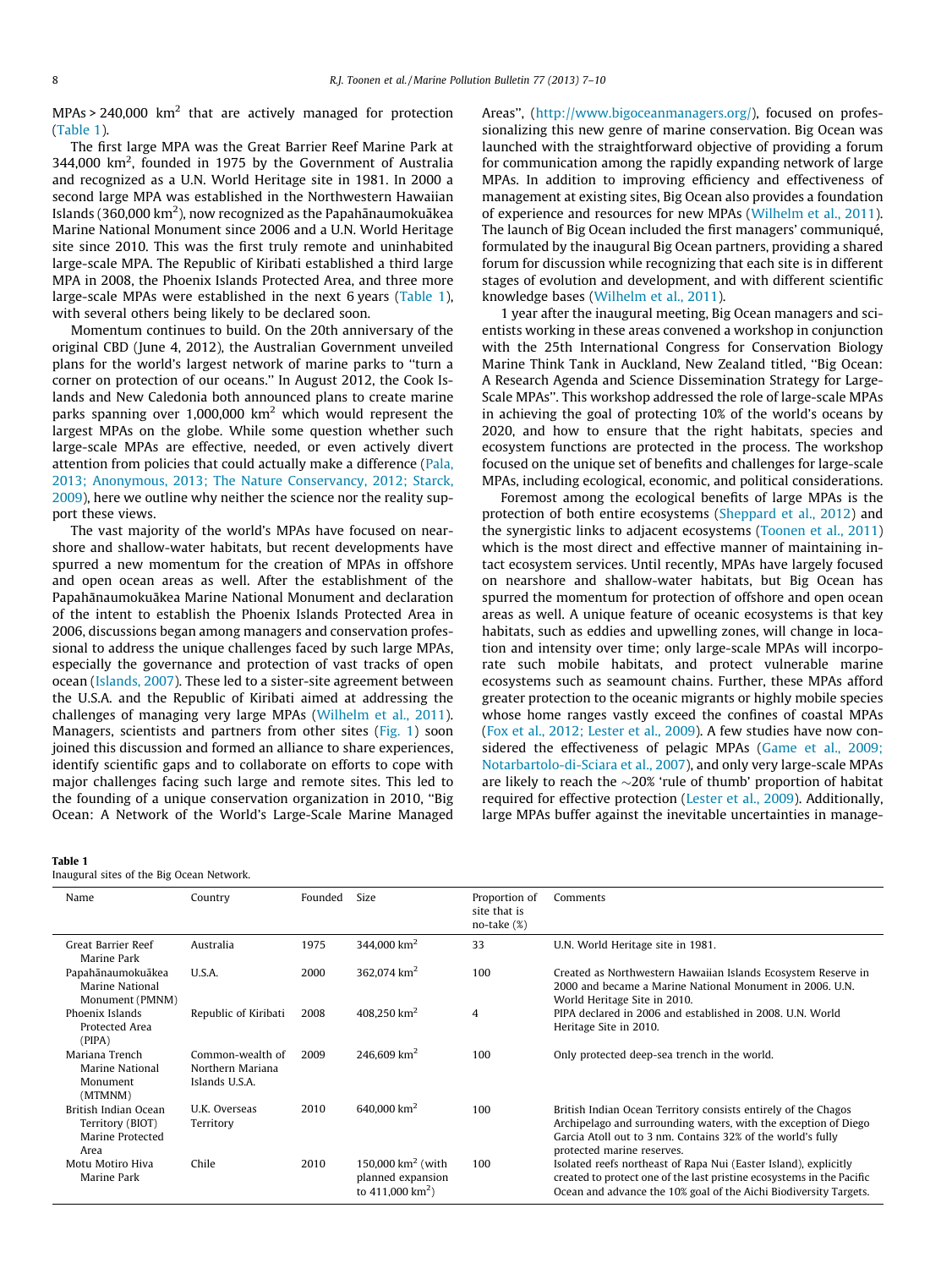<span id="page-2-0"></span>

Fig. 1. Map showing the location of the six founding sites of the Big Ocean Network. Dates in parentheses indicate years of designation.

ment, as well as reducing the substantial edge effects associated with smaller MPAs ([Keller et al., 2009](#page-3-0)). In ecosystems where little is known about the distribution of key species or where species distributions vary greatly between seasons or years (e.g., [Ashmole](#page-3-0) [and Ashmole, 1967\)](#page-3-0), large MPAs are far more likely to encompass and protect critical habitat or processes that maintain populations and ecosystem stability, and prove resilient to large-scale disturbances. Finally, if climatic changes alter species distributions ([Hazen et al., 2013\)](#page-3-0), large-scale MPAs are more likely to encompass habitat shifts than are smaller protected areas tightly aligned with contemporary habitat.

Foremost among economic benefits, large MPAs are more efficient, both in terms of establishment and maintenance. Although overall establishment costs of large MPAs are generally higher than smaller MPAs, on a per- $km^2$  basis the Marianas Trench MNM and PMNM had the lowest establishment costs of any MPAs studied to date – up to an 82.0% savings in cost over the next least expen-sive MPA (Seaflower in Colombia, 65,018 km<sup>2</sup>) ([McCrea-Strub](#page-3-0) [et al., 2011\)](#page-3-0). Further, the long-term cost of MPA maintenance per  $km<sup>2</sup>$  drops drastically as size increases, providing broad economic, conservation and science benefits ([McCrea-Strub et al., 2011\)](#page-3-0). Conversely, the premier political and logistic challenges to biodiversity conservation facing these sites include the global issues of climate change and ocean acidification [\(Selkoe et al., 2009](#page-3-0)), as well as more localized challenges of surveillance and enforcement. Illegal, unreported and unregulated fishing is still common in the Pacific and Indian Oceans, and these large biodiversity havens make tempting targets in an increasingly depleted global ocean, bringing a spotlight to enforcement and protection costs.

Recent history indicates that large-scale MPAs have strong appeal to coastal and island nations seeking to achieve their biodiversity objectives and treaty obligations. The Big Ocean network serves as not only a source of information, expertise and resources to be shared among existing member sites, but also as a peer-support group to assist new sites in developing management models that suit their needs. New large-scale MPAs that are in the works, such as the Coral Sea (Australia and New Caledonia) have already consulted with Big Ocean and were active participants in the Think Tank. Similarly, the Cook Islands participated in the Think Tank, and have subsequently been established as an MPA and accepted into the Big Ocean network. Notably, these forward-thinking governments have increasingly been assisted by non-governmental and private organizations to assist in efficient and effective management from establishment.

Some of the strongest criticisms of the establishment of such large-scale MPAs stem from a lack of complete protection over their entire areas. Of course large MPAs are not the only solution to arresting ocean decline, and must be viewed in the context of a complex suite of conservation measures. Complete 'no-take' status has been declared for several Big Ocean sites, but some large MPAs with multiple-use zones are a necessity, especially in ocean nations managing their entire EEZ, where there are large human populations that rely on marine resources as their main source of protein. One of the primary goals of Big Ocean managers is to strike a balance between complete protection where possible and multiple-use where desirable, while avoiding 'paper parks' that do not effectively extend beyond the initial government declaration. Several Big Ocean MPAs afford limited protection and allow for commercial fishing across substantial portions of their sites ([Table 1\)](#page-1-0), and will help to better understand the contributions to biodiversity that no-take versus multiple-use reserves make. However, even the low no-take protection in PIPA, includes more than 15,000 km<sup>2</sup> of complete no-take that protects  $\sim$ 80% of identified priority habitats, with plans for increased protection through time. Thus it is important to note that the establishment of a MPA is a process, not a single and final act, and the establishment of many sites, both small and large, requires a phased approach to building protection measures over time. Experience has shown that once an MPA is established, building protection and other effective measures for conservation can be a lengthy process [\(Fernandes et al., 2005\)](#page-3-0).

The Big Ocean network recognizes the critical importance of smaller and coastal MPAs, but growth and area coverage of the latter is too slow to attain the Biodiversity Convention target of protecting 10% of the world's oceans in the near future (Fig. 1) and are not stemming global declines ([Bertzky et al., 2012](#page-3-0)). Likewise, simply increasing coverage is not the ultimate goal of the Target, which also seeks to create effective management of these regions. Additionally, small coastal MPAs struggle with the Aichi Target 11